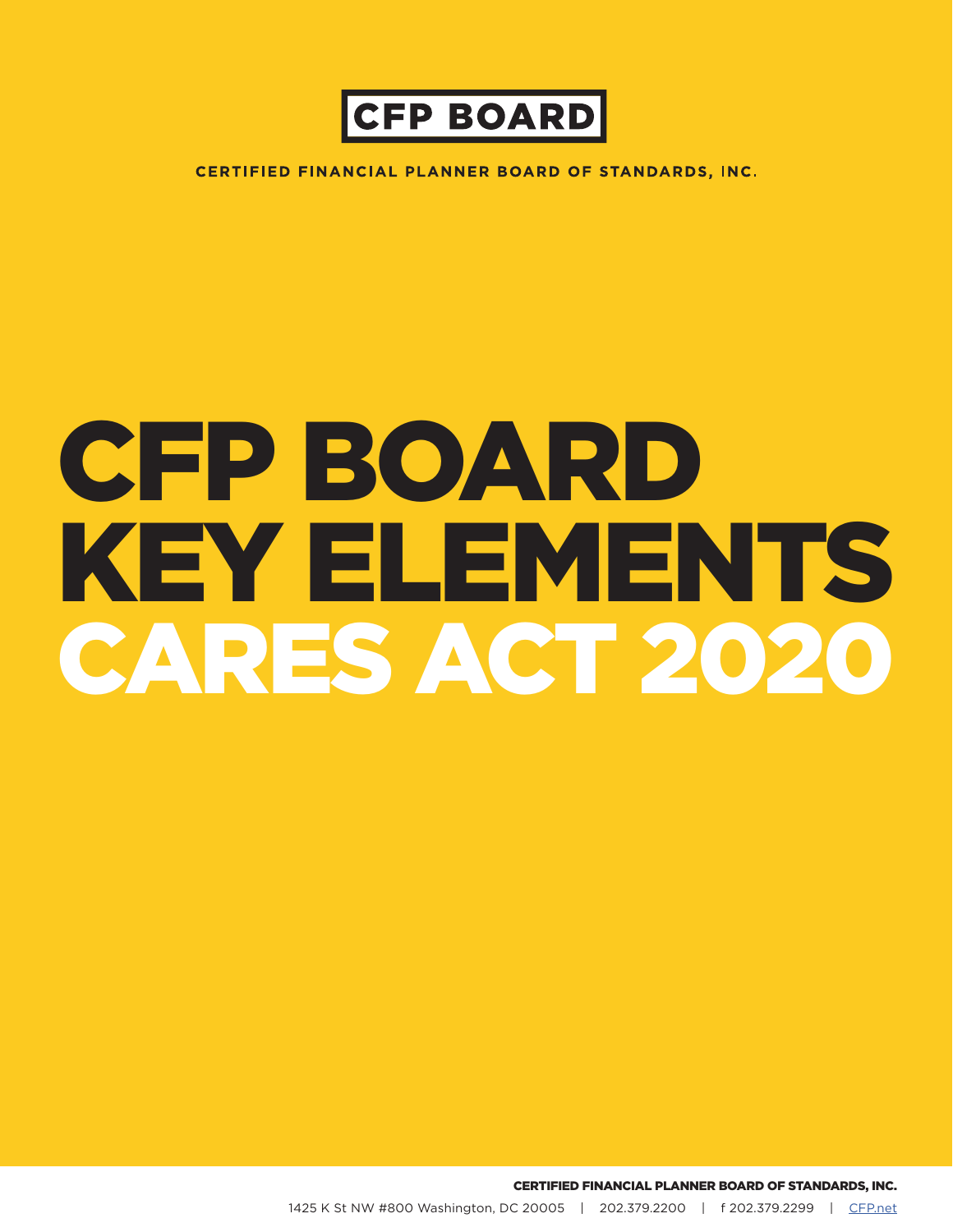**The goal of this publication is to outline the temporary provisions of the CARES Act 2020. The document addresses elements of increased retirement liquidity, tax relief, and business relief that result from temporary changes in regulation.**

The Coronavirus Aid, Relief, and Economic Security (CARES) Act was signed into law on March 27th, 2020 to provide fast and direct economic assistance for American workers and families, small businesses, and preserve jobs for American industries. Unlike guidance provided by CFP Board for the Tax Cuts and Jobs Act 2017 and the SECURE Act 2019, the provisions of the CARES Act are either temporary or will expire before the November 2020 administration of the  $\text{CFP}^{\circledast}$  exam. Some provisions like the Paycheck Protection Program continue to evolve at a pace that is beyond the scope of this guidance.

CFP® Board focused primarily on retirement liquidity provisions that addressed the expansion of retirement loan limitations, as well as the penalty exclusion, extended repayment window for rollovers, and income tax withholding waiver of early distributions from 401(k) s and IRAs. CFP Board also considered business related provisions that include the Paycheck Protection Program, disaster relief loans, debt relief, and tax provisions designed to improve cash flow for businesses.

Other planning highlights that are not covered in this document that are major provisions of the CARES Act include Federal stimulus checks to individuals & families, temporary delay on federal student loan payments, and enhanced unemployment benefits. These areas do have planning applications, however, they have less impact on planning than the changes outlined in this document.

CFP Board outlined the following provisions to ensure the test content for the November 2020 exam will reflect the temporary changes related to the CARES Act.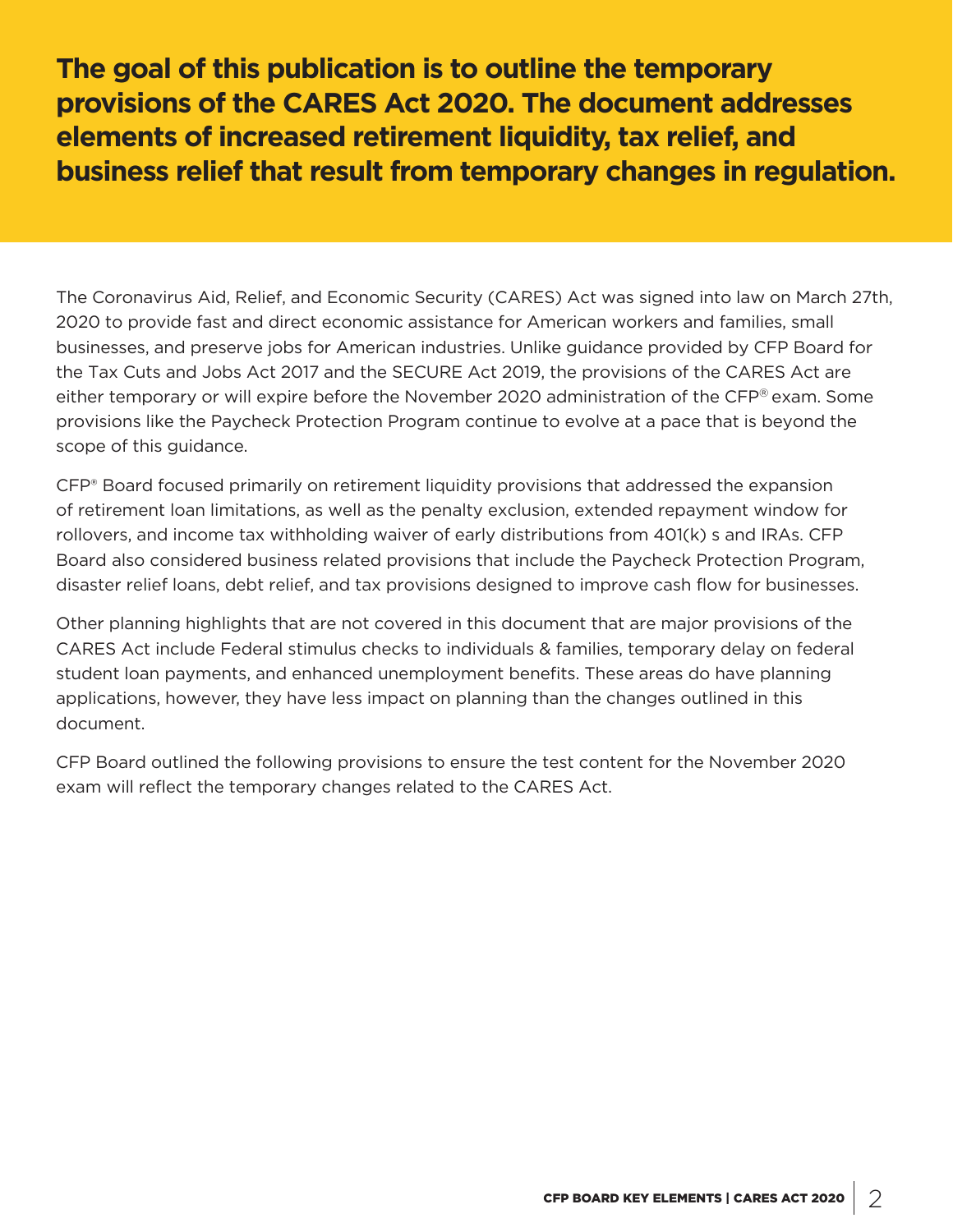# RETIREMENT LIQUIDITY

# 1. TEMPORARY WAIVER OF RMDS

The CARES Act puts in place a waiver for Required Minimum Distributions in 2020. Taxpayers who have already taken RMDs for 2020 have the option of returning the distributions.

## **2.** TAX FAVORED CORONA VIRUS RELATED DISTRIBUTIONS

#### **10% penalty on early 401K and IRA distributions waived for coronavirus–related distributions.**

The CARES Act provisions waive the 10% penalty on early distributions from 401(k) s and IRAs for coronavirus-related distributions made at any time during 2020.

#### **Federal income tax on distribution payable in 3-year window.**

Regulations permit Individuals to report the taxable distribution ratable over a 3-year period unless the recipient elects otherwise.

#### **Mandatory 20% income tax withholding waived for COVID related distribution.**

COVID related distributions are exempt from the 20 percent mandatory withholding that applies to certain retirement plan distributions.

# 3. TEMPORARY EXPANSION OF RETIREMENT LOAN LIMITATIONS

The CARES Act doubles the current retirement plan loan limits for qualified individuals. No income tax is owed on the amount borrowed if it is paid back within five years.

# 4. DUE DATES FOR IRA PLAN CONTRIBUTIONS EXTENDED

Separate and apart from the CARES Act, the IRS extended the 2019 traditional/Roth IRA and HSA contribution deadline to July 15<sup>th</sup> from April 15<sup>th</sup>.

\*Note: This key element is not part of the CARES Act. The IRS extended due dates for IRA contributions as a result of the tax filing deadline extension in the CARES Act.

# TAX RELIEF

#### 5. NEW CHARITABLE CONTRIBUTION DEDUCTION FOR CALCULATING AGI FOR CHARITABLE CONTRIBUTIONS - 60% AGI LIMIT SUSPENDED

The CARES Act provides a new "above the line" charitable contribution deduction of up to \$300 to individuals who do not itemize their deductions

# 6. TAX FILING DEADLINE EXTENSION

The CARES Act changes the federal tax filing and payment deadline from April 15<sup>th</sup> to July 15<sup>th</sup>. Tax payers have an additional three months to pay taxes.